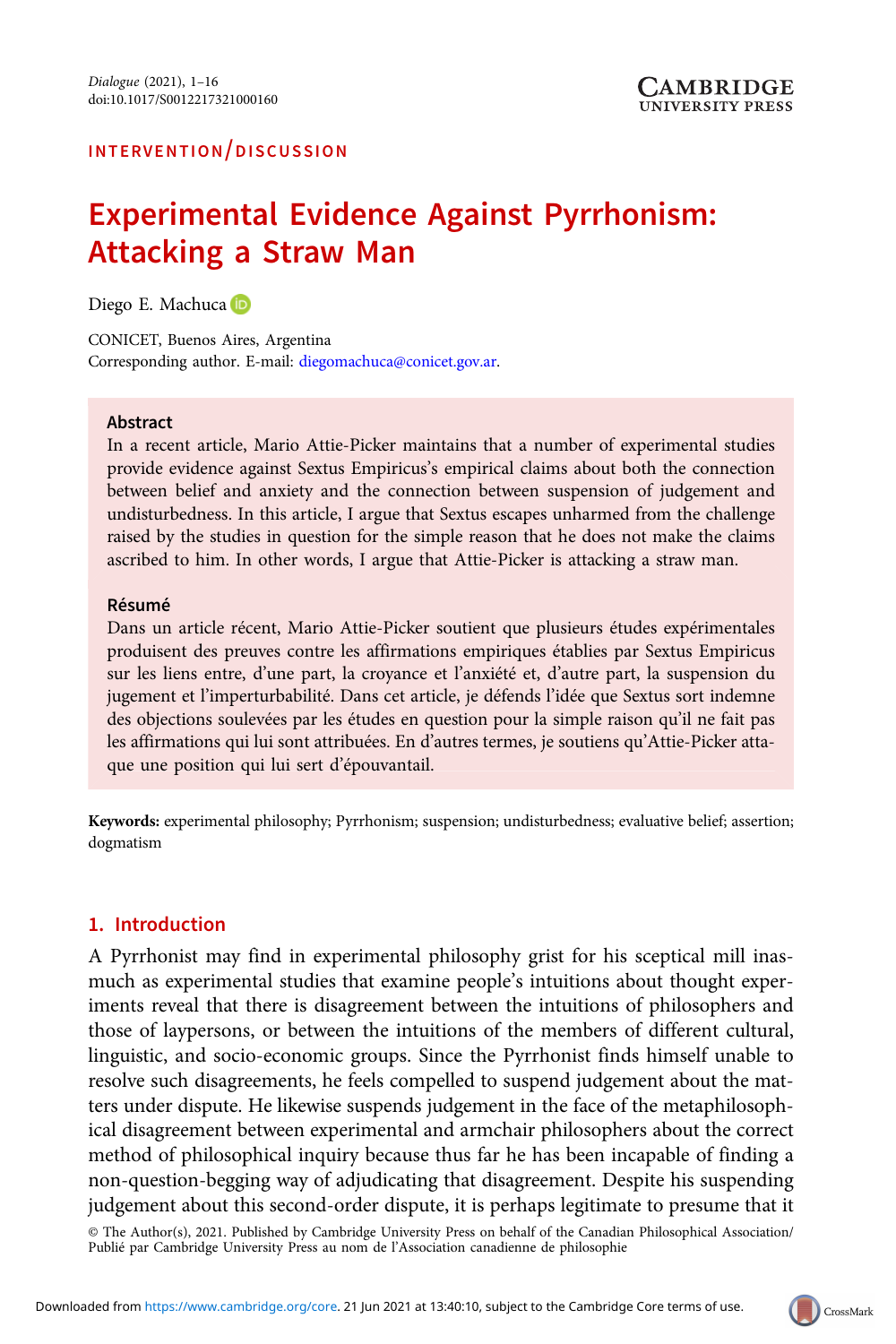would be unwelcome news for the Pyrrhonist if experimental research provided strong evidence against the claims on which his sceptical stance is (allegedly) based. In a recent article, Mario Attie-Picker ([2020\)](#page-14-0) purports to show, on the basis of a number of experimental studies, that Sextus Empiricus's claims about both the connection between belief and anxiety and the connection between suspension (ἐποχή) and undisturbedness (ἀταραξία) are mistaken.<sup>1</sup> In this article, I jump to Sextus's defence and argue that Attie-Picker's attempt at refuting Pyrrhonism fails because he drastically misrepresents this brand of scepticism.<sup>2</sup> In other words, I think that Attie-Picker is attacking a straw man. My motivation in offering the present reply on behalf of Sextus is not (or not merely) an interest in textual exegesis or the historiography of philosophy, but (mainly) an interest in providing an accurate picture of Pyrrhonism understood as a live philosophical option.

In Section 2, I offer a description of the Pyrrhonist's philosophical journey from dogmatism to scepticism for the reader unfamiliar with Sextus's writings. This provides the necessary framework for understanding Attie-Picker's case against Pyrrhonism and my own case against his interpretation of the sceptical stance. In Section 3, I present Attie-Picker's conception of Pyrrhonism and the empirical evidence on the basis of which he purports to show that Sextus got things wrong. In Section 4, I engage with each one of the beliefs and assertions that Attie-Picker erroneously attributes to Sextus, explain the latter's actual stance on several issues, and address an objection to my criticism of Attie-Picker's empirically based argument against Pyrrhonism. In Section 5, I make some concluding remarks.

# 2. The Pyrrhonist's Philosophical Journey

When someone with even a slight familiarity with ancient Pyrrhonism thinks of it, two notions invariably come to mind, namely, suspension and undisturbedness (tranquility, peace of mind). Consider, for instance, Sextus's definition of scepticism:

The sceptical [approach] is an ability to set up oppositions among things that appear and things that are thought in any way whatsoever, an ability from which we come, through the equipollence in the opposed objects and arguments, first to suspension of judgement and after that to undisturbedness. (PH I 8)<sup>3</sup>

<sup>&</sup>lt;sup>1</sup> Sextus was an ancient Pyrrhonian philosopher and Empirical doctor who lived sometime between the late second century and the early third century CE, and whose surviving writings are our main source for Pyrrhonian scepticism. Two complete works and an important part of a third by Sextus have survived: the three books of Pyrrhonian Outlines, the five extant books of Against the Dogmatists, and the six books of Against the Learned. To refer to Pyrrhonian Outlines, I will use the standard abbreviation PH, which are the initials of the transliterated Greek title, Pyrrhōneioi Ηγροtγρōseis (Πυρρώνειοι Υποτυπώσεις). As for the other two works, they are better known by their Latinized titles of Adversus Dogmaticos and Adversus Mathematicos, respectively. Although it is absolutely clear that they are two distinct works, in our manuscripts, Adversus Dogmaticos is attached to the end of Adversus Mathematicos. This has given rise to a deeply entrenched practice of using the title Adversus Mathematicos (AM) VII-XI to refer to the five extant books of Adversus Dogmaticos. Besides the fact that this conventional designation is incorrect, it also creates confusion among non-specialists. For this reason, to refer to Adversus Dogmaticos, I will use the abbrevi-

ation AD I–V rather than AM VII–XI.<br><sup>2</sup> I will henceforth use 'scepticism' and 'Pyrrhonism,' and their cognates, interchangeably.<br><sup>3</sup> All translations of Sextus's texts are mine.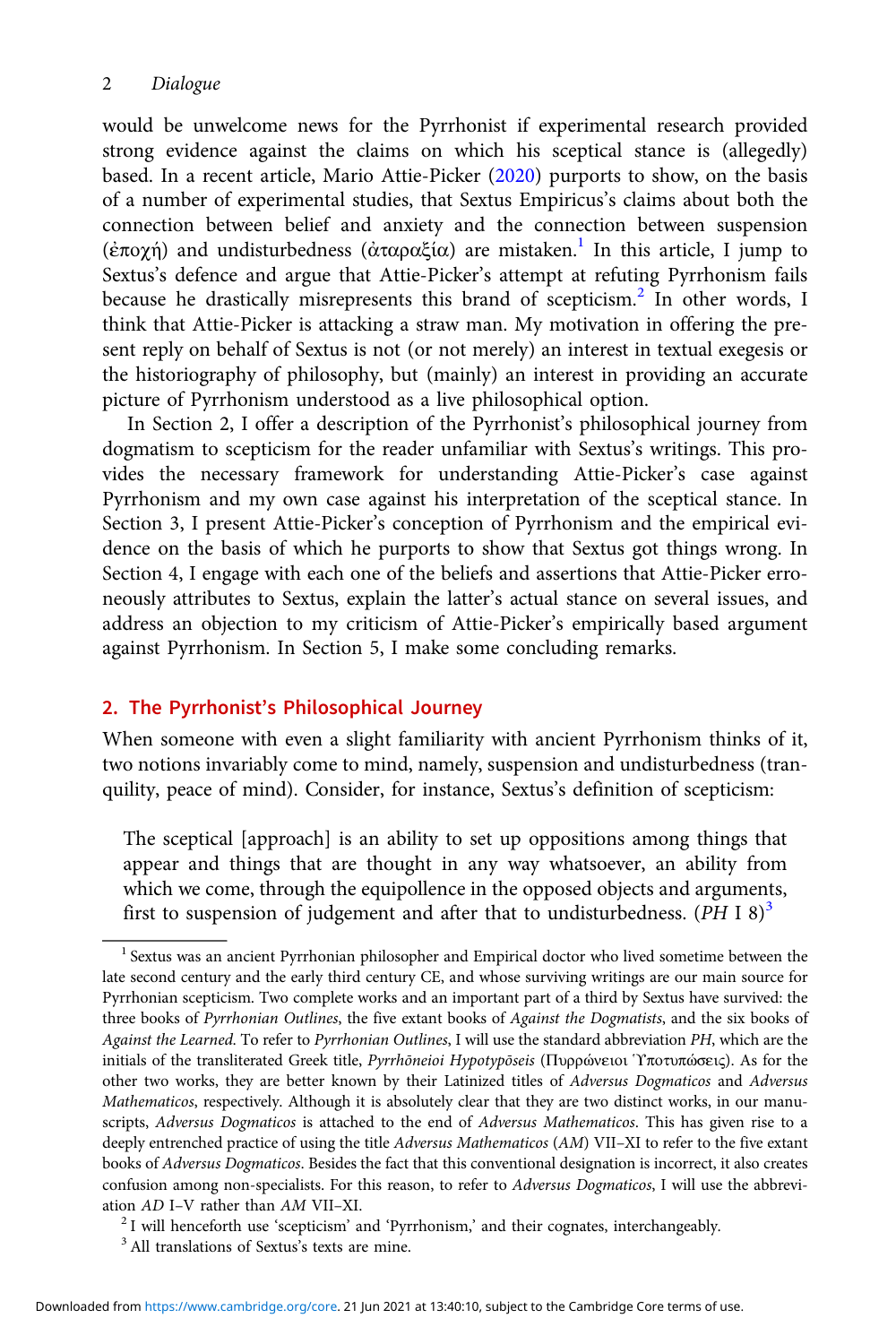At PH I 10, Sextus defines equipollence or equal strength as "equality in respect of credibility and lack of credibility, so that none of the conflicting arguments takes precedence over any other as more credible" (cf. PH I 190, 196, 202); suspension as "a standstill of the intellect owing to which we neither deny nor affirm anything" (cf. PH I 192, 196); and undisturbedness as "lack of perturbation and calmness of soul." Undisturbedness is not only the mental state at which the Pyrrhonist has arrived after suspending judgement, but the goal that prompted the prospective Pyrrhonist to engage in philosophical investigation in the first place. Sextus tells us that the hope of becoming undisturbed is the "causal principle" (i.e., the initial motivation) of the sceptical philosophy (PH I 12), and that up to now the Pyrrhonist's aim is both undisturbedness in matters of opinion and moderation of affection in those things that are unavoidable (PH I 25, 30; cf. PH I 18, 215, III 235). According to Sextus's description of the Pyrrhonist's philosophical journey (PH I 12, 26, 29; cf. AM I 6), the prospective Pyrrhonist was disturbed by the disagreements or conflicts he found among both perceptual and intellectual appearances and was in a state of aporia regarding which of them he should assent to. For instance, the same object appeared to him to have conflicting perceptual properties depending on different spatial and quantitative variables, or the same moral view appeared to him to be both convincing and unconvincing depending on the vantage point from which it was considered. To remove that state of disturbance, the Pyrrhonist engaged in philosophical inquiry to determine which appearances are true and which are false. He was unable to do this, however, owing to the seeming equipollence of the conflicting appearances, and so he suspended judgement. To his surprise, by suspending judgement, he attained the state of undisturbedness that he was seeking all along — there being thus a contrast between the way undisturbedness was initially expected to be attained and the way it finally happened to be attained. Sextus draws here an analogy between the sceptic and the painter Apelles (PH I 28), who was painting a horse and trying unsuccessfully to depict the foam around its mouth. In exasperation, he threw the sponge at the canvas, and to his surprise the imprint of the sponge produced the desired representation of the foam. Sextus also remarks that undisturbedness has followed suspension of judgement fortuitously (PH I 26, 29) and as a shadow follows a body (PH I 29).

Sextus does not limit himself to reporting that undisturbedness has in fact closely followed suspension. For in the first and third books of PH, and above all in the fifth extant book of AD, he also explains why the holding of beliefs about how things really are prevents one from becoming undisturbed, offering at the same time an account of how suspension leads to undisturbedness, as well as to happiness.<sup>4</sup> His explanation is focused exclusively on beliefs concerning value: the presence of the things one believes to be good and of those one believes to be bad produces perturbation. For when a person lacks what he regards as good, on the one hand, he intensely desires to obtain it and, on the other, he thinks he is persecuted by things naturally bad and restlessly tries to escape from them. If he acquires what he considers to be good, he is

<sup>&</sup>lt;sup>4</sup> The idea that, by becoming undisturbed, the sceptic achieves happiness is not found in PH I and III, but only in AD V. Regardless of their chronological order, perhaps Sextus's experience at the time he wrote AD was different from his experience at the time he wrote PH.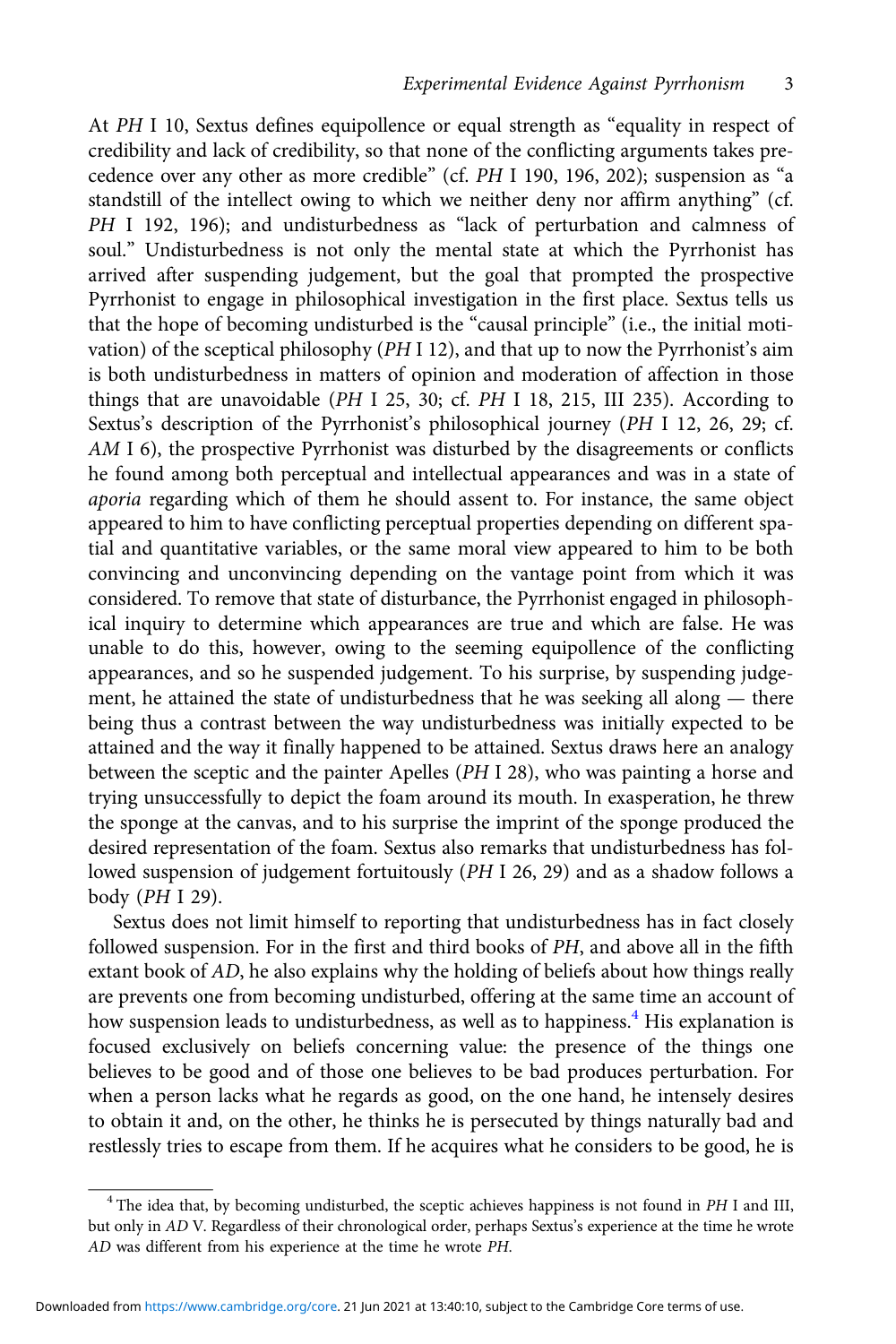nonetheless troubled both because he is irrationally and immoderately exalted and because he is afraid of losing it (PH I 27, III 237, 277; AD V 116–117, 146). For this reason, even when he is not directly disturbed by the presence of those things he deems to be bad, he continues to be troubled by his constantly guarding against them (AD V 117, 129). In addition, those who believe that things are by nature good or bad are unhappy or can never attain happiness (AD V 111, 113, 118, 130, 144) inasmuch as "all unhappiness occurs because of some disturbance" (AD V 112, cf. 141). Unlike the belief that things are by nature good or bad, suspension of judgement on the matter makes it possible to attain undisturbedness and happiness (PH I 28, AD V 111, 144, 160; see also PH III 235, AD V 147, 150, 168). For those who suspend judgement "neither avoid nor pursue anything intensely" (PH I 28). Sextus remarks that undisturbedness supervenes upon suspension of judgement about all things (PH I 31, 205, AD V 144; cf. AD V 160, 168), which means that the attainment of undisturbedness has so far occurred only when the sceptic has suspended judgement about all the matters he has investigated — both those that concern values and those that do not.

Despite what Sextus says in some of the passages just referred to, the Pyrrhonist is not free from all disturbance and hence cannot attain complete happiness, since not all disturbance is due to the intense pursuit of the things considered to be good and the intense avoidance of the things considered to be bad. For the Pyrrhonist is disturbed by certain things that impose themselves upon him, such as thirst and hunger (PH I 29; AD V 143, 148–150, 156–158; cf. PH I 13, 24). Yet he is better off with regard to these unpleasant affections  $(\pi \acute{\alpha} \theta \eta)^5$  than the dogmatist, since he does not experience the additional disturbance induced by the belief that such affections are by nature bad, and it is precisely the absence of that belief that makes them moderate and more easily borne (PH I 30, III 235–236; AD V 118, 150–155, 161; see also AD V 128–129, 145, 156–160). The existence of those involuntary affections is the reason that Sextus says that moderation of affection in things unavoidable is, along with undisturbedness in matters of opinion, the sceptical aim.

# 3. Attie-Picker's Conception and Refutation of Pyrrhonism

Attie-Picker opens his article by claiming that Sextus's Pyrrhonism "presents itself, like most philosophical schools from the Hellenistic period, as offering advice on everyday life" (Attie-Picker, [2020](#page-14-0), p. 97, my italics) inasmuch as Sextus takes his Pyrrhonism to have significant practical consequences, the most important of which is that, unlike dogmatism, it makes it possible to attain the state of undisturbedness. What does Sextus understand by 'dogmatism'? For him, a dogmatist is roughly someone who holds beliefs or makes assertions about how things really are or about non-evident matters, especially on the basis of what he regards as sound

<sup>&</sup>lt;sup>5</sup> A πάθος is that which happens to someone or something as a result of being affected by an agent in the broad sense of this term. It refers to the physical and/or psychological state or condition in which the affected person or thing is. Even though in modern ordinary English 'affection' does not have that meaning anymore, I choose that term to render πάθος for two reasons: not only has 'affection' become in the specialist literature a technical term to translate πάθος, but it also has the advantage of making clear the connection between πάθος and its cognate verb πάσχειν ('to be affected').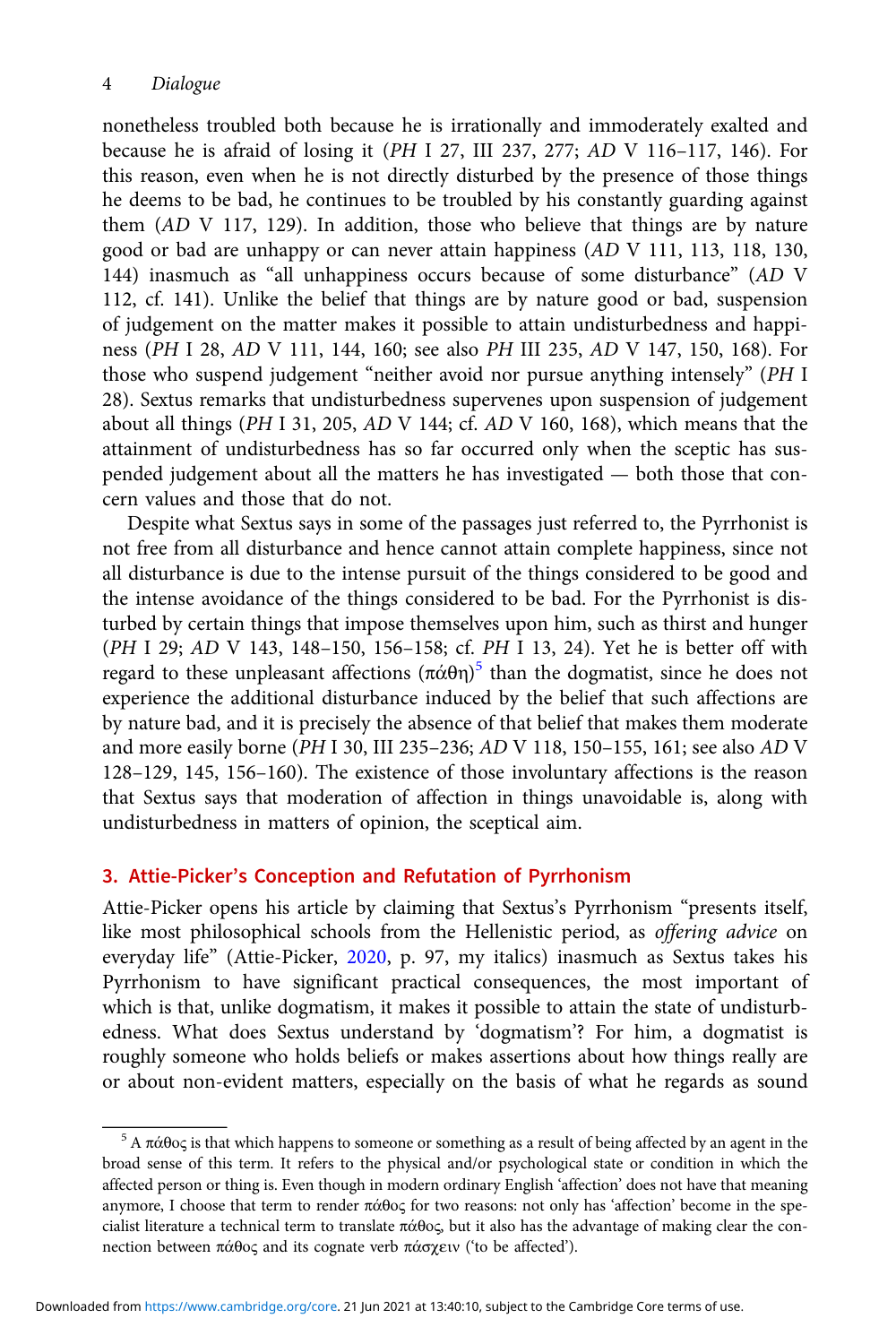arguments and objective evidence. Sextus takes the attitudes of arrogance, rashness, and self-satisfaction as characteristic of dogmatism (PH I 20, 62, 90, 177, 212, II 21, III 2, 235, 280–281): dogmatists hold fast to their views on  $p$  without taking careful account of rival views on  $p$  or even despite acknowledging the existence of widespread and entrenched disagreement over  $p^6$ . Now, Attie-Picker maintains:

At the core of Sextus's project is the thesis that belief itself, independently of any action resulting from it, creates anxiety. As we shall see, the plausibility and success of Pyrrhonism depend on the veracity of this claim. The crucial point to note is that Sextus's thesis is an empirical claim about human psychology. In other words, Sextus's assertion that belief causes anxiety is a claim about our affective reaction to a specific mental state, namely the state of believing a proposition to be true or false. As an empirical hypothesis it is in principle falsifiable, and so it is subject to empirical investigation. (Attie-Picker, [2020,](#page-14-0) p. 97, my italics)

Attie-Picker also remarks that Sextus's "empirical predictions" (Attie-Picker, [2020](#page-14-0), p. 97, my italics) concerning the relationship between belief and anxiety play a central role in the rest of his philosophy. He further claims:

The Pyrrhonian project is thus built upon the empirical observation that suspension of judgment regularly  $-$  in fact *invariably* ("as a shadow follows a body") — brings about tranquility. The Apelles story (PH 1.28–9) is presented as the accidental discovery of this fact about human psychology. Once the Skeptic experiences this process and its result (ataraxia), he devises a system that enables him to consistently reach the desired mental state. Sextus defines his philosophy as the continual reenactment of this procedure — the creation of opposing arguments of equal force — with the explicit end of becoming tranquil (PH 1.8–10). (Attie-Picker, [2020,](#page-14-0) pp. 100–101, my italics)

Attie-Picker purports to falsify or rebut the theses, claims, assertions, and predictions he ascribes to Sextus both by appealing to experimental research conducted by others on the connection between dogmatism and anxiety, and by conducting himself three experimental studies that examine whether scepticism is conducive to undisturbedness.

With regard to the psychological studies on the relationship between dogmatism and anxiety, Attie-Picker first reasonably asks whether what Sextus understands by 'dogmatism' is the same as what this term designates in those studies. He concludes that, although there are important differences, there is enough similarity for the empirical research he reviews to be relevant to the assessment of the Pyrrhonian claim that dogmatism causes anxiety. Although I think that his characterization of the Pyrrhonian conception of dogmatism is incomplete, I agree that the concept of dogmatism as understood in the research in question is close enough to the concept

<sup>6</sup> I should note that this is my, not Attie-Picker's, characterization of dogmatism as understood by Sextus.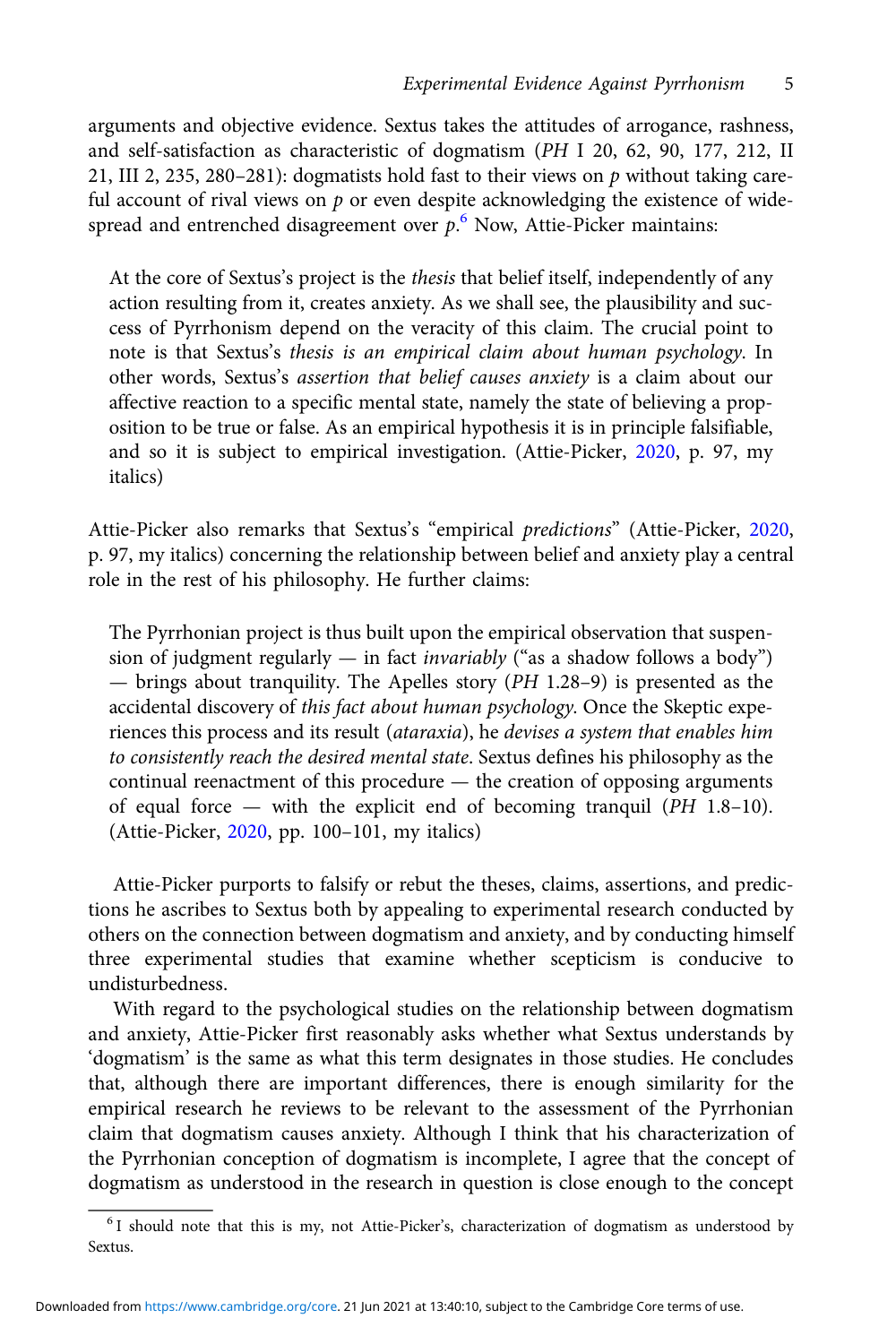of dogmatism as understood by Sextus. Be that as it may, my line of attack in the next section will focus on Attie-Picker's characterization of Pyrrhonism.

Attie-Picker remarks that "there seems to be a consensus among psychologists that dogmatism, and overlapping phenomena like system-justification, serves the psychological need to cope with anxiety by protecting the person against perceptions of uncertainty and threat" (Attie-Picker, [2020](#page-14-0), p. 107), and that while "Sextus presents his Skepticism as a therapeutic practice capable of alleviating the anxiety resulting from the beliefs of the Dogmatists," the "existing research proposes that it is dogmatism, as opposed to open-mindedness, that has an anxiety-reducing effect" (Attie-Picker, [2020,](#page-14-0) p. 107).

As for the three experimental studies that Attie-Picker conducted, the first study showed that "higher levels of dogmatism predict lower levels of trait anxiety. Further, higher scores in Dogmatic moral statements … are also inversely correlated with anxiety. The results are the exact opposite of Sextus's claims" (Attie-Picker, [2020](#page-14-0), p. 109). Since the results of the first study were merely correlational, the second study was designed to examine the causal relation between dogmatism and anxiety. Attie-Picker points out that, according to Sextus's "theory on the relationship between anxiety and belief" (Attie-Picker, [2020](#page-14-0), p. 111, my italics), "belief in objective moral values invariably leads to anxiety" (Attie-Picker, [2020,](#page-14-0) p. 112, my italics). Hence, the idea of the second study

was to test if people who were told "by science" that we know the factors that determine happiness … would exhibit higher levels of state anxiety than people who, like the Pyrrhonian, hear that "science" is in a state of suspension — that we do not know about such factors. The success of the design hinged on whether participants believed, and internalized, what the article claimed. That is, we manipulated scientific claims about our current knowledge regarding what is good, but we hoped to indirectly manipulate the subjects' certainty about their own beliefs. The manipulation check suggested that this was indeed the case. This, however, had absolutely no effect on state anxiety score. The results thus failed to find any evidence supporting Sextus's claims. (Attie-Picker, [2020](#page-14-0), pp. 111–112)

The third study tested whether people with stronger moral views are more anxious than people who express less certainty in their moral views. The results failed to support Sextus's hypothesis that moral belief causes anxiety. Attie-Picker remarks that the results of the three studies "did not provide any evidence for Sextus's anxiety claim. … While the results are far from conclusive, they strongly suggest that the relationship between dogmatism and anxiety is the opposite of what Sextus claimed" (Attie-Picker, [2020,](#page-14-0) p. 118).

Attie-Picker considers two objections to his three studies. The first is that all the participants in those studies retain some belief about what is good, which means that according to Sextus they will not be able to attain undisturbedness inasmuch this state of mind follows from total suspension of judgement. In reply, Attie-Picker observes that the objection in question "entails the view that tranquility cannot increase incrementally as the would-be Skeptic (or anyone else) loses the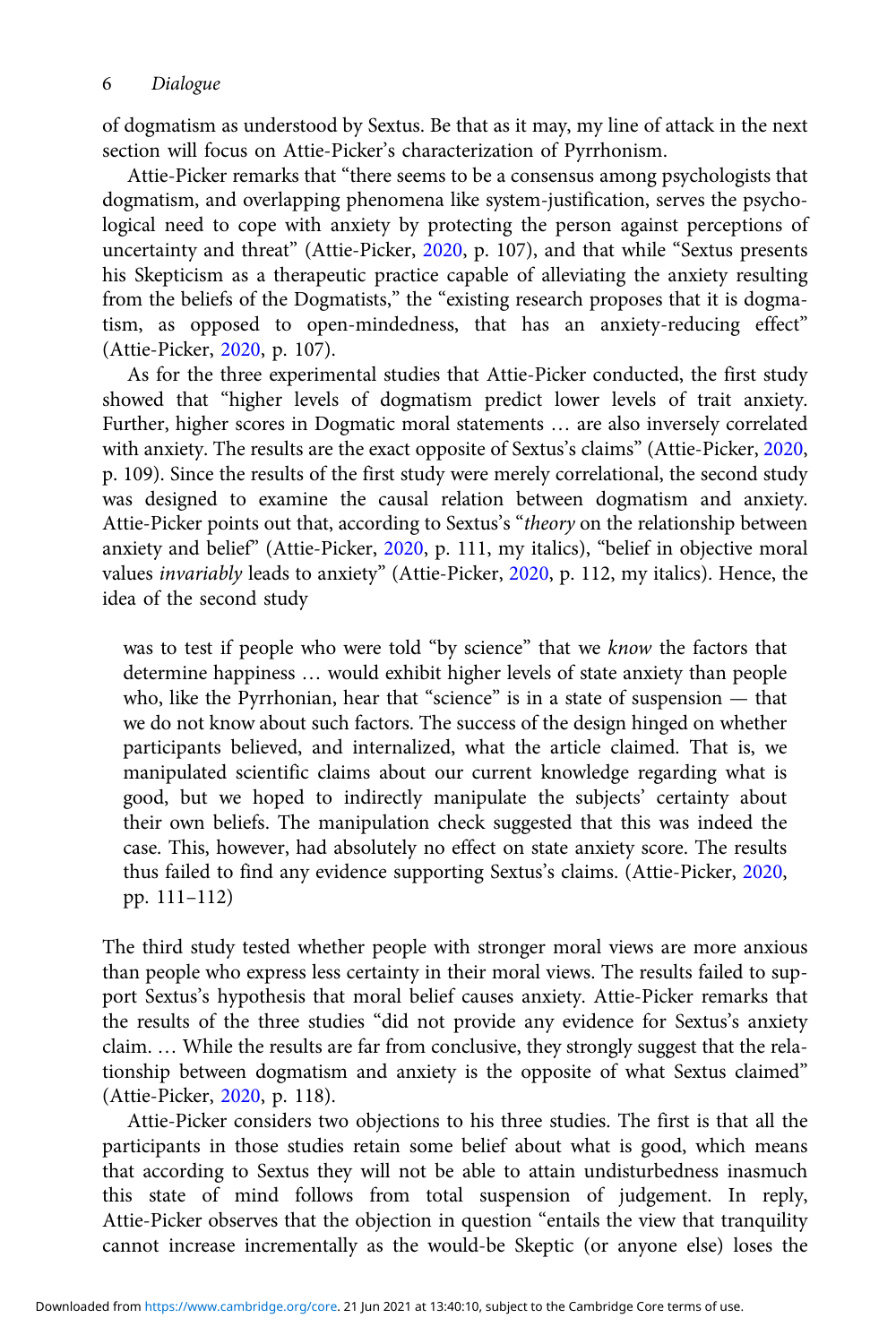appropriate beliefs," whereas Sextus "explicitly endorses the idea that tranquility follows from gradual changes in belief" (Attie-Picker, [2020,](#page-14-0) p. 119). He adds:

Presumably, the first time the Skeptic suspends judgment, she does not suspend judgment about everything. Rather, just as Apelles was painting a particular painting (a horse), the Skeptic was investigating a particular problem. When she suspends judgment about that problem, Sextus tells us, she discovers that suspension is followed by tranquility. She then proceeds to apply the Pyrrhonian method to all problems. The whole project would not have been possible if the initial discovery had not produced tranquility. Thus, it is not necessary to suspend judgment about everything to obtain the benefit of abandoning some beliefs. This is especially clear in the last chapter of the Outlines. Sextus writes, "Sceptics are philanthropic and wish to cure by argument, as far as they can, the conceit and rashness of the Dogmatists" (PH 3.280, emphasis mine). (Attie-Picker, [2020,](#page-14-0) p. 119)

The second objection is that the participants in the second study do not actually suspend judgement about whether anything is really good, bad, or indifferent inasmuch as they believe that happiness is good but do not know how to obtain it. Thus, the participants do not "become more skeptical with respect to the belief that really matters, i.e., that happiness is good. A Pyrrhonist, Sextus might say, becomes tranquil not merely by suspending judgment about what brings about happiness, but rather by suspending judgment about the value of happiness itself" (Attie-Picker, [2020,](#page-14-0) p. 120). In reply, Attie-Picker remarks:

there is an important way in which the Skeptic's situation parallels that of the participants: just as the latter do not question the belief that happiness is good, the Skeptic never questions the claim that tranquility is the goal of human life. Consider what would happen if Sextus suspended judgment about whether tranquility is the end. What reason would he then have to keep devising a contrary account to every account? Questioning that "for the sake of which everything is done or considered" (PH 1.25) puts into question the very purpose of being a Skeptic.

… Therefore, just like the participants, the Skeptic does not suspend judgment about the goal (happiness for the former, tranquility for the latter). In both cases, the goal is fixed. Thus, in an important sense, the fact (if it is a fact) that the participants do not suspend judgment about whether happiness is good is not enough to invalidate the results. Furthermore, at key passages Sextus seems to equate ataraxia with eudaimonia (happiness). … In light of these passages, it is fair to conclude that the Skeptic, like the participants, does not question the value of happiness. (Attie-Picker, [2020,](#page-14-0) pp. 120–121)

I think that, in his refutation of Sextan Pyrrhonism, Attie-Picker is actually arguing against a straw man because he drastically misrepresents several crucial aspects of that sceptical stance, as I propose to show in the next section.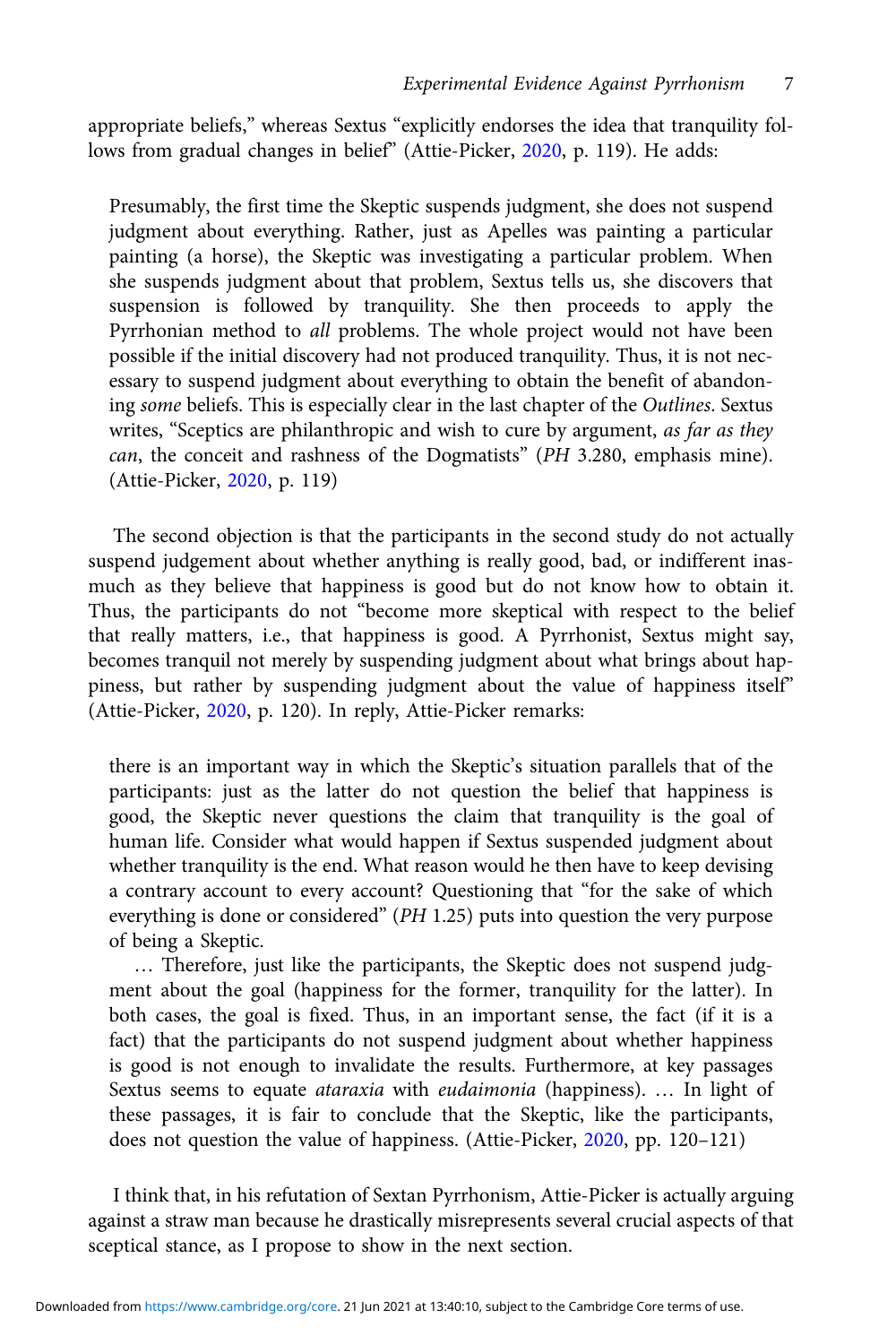## 8 Dialogue

## 4. Sextus's Actual Stance

It should first of all be observed that the qualms voiced by Attie-Picker concerning the plausibility of Sextus's remarks about both the connection between belief and anxiety or disturbance and that between suspension and undisturbedness are common among readers of Sextus. In fact, several specialists in ancient Pyrrhonism have contested the practical value of both suspension and undisturbedness. For instance, it has been argued that most theoretical puzzles, difficulties, or disagreements do not cause anxiety but are instead exciting and enthralling (Barnes, [2000](#page-14-0), pp. xxx–xxxi; Mates, [1996](#page-14-0), pp. 63, 75–76); that it is unreasonable or ridiculous to think that suspension can eliminate or mitigate the anxiety a person experiences or that suspension is a reliable recipe for undisturbedness (Barnes, [2000](#page-14-0), p. xxxi; Bett, [2019](#page-14-0), p. 172; Mates, [1996,](#page-14-0) pp. 63, 76–77); that belief in objective values produces a sense of security, not anxiety (Annas, [1998](#page-14-0), pp. 208, 213); that belief about what is good or bad, or what is true or false, is what gives meaning and sense to one's life (Burnyeat, [1997](#page-14-0), p. 46); and that it is highly doubtful that the attainment of undisturbedness is either desirable or psychologically possible (Striker, [2004](#page-15-0), p. 22, [2010](#page-15-0), p. 196). If any of this were true, then the practical value of suspension and undisturbedness would be undermined. For in those cases in which unresolved disagreements do not cause anxiety, there is nothing to be removed through suspension, while in those cases in which there is indeed anxiety concerning matters of belief, suspension is useless either because it is not efficacious in removing that anxiety or because it is impossible to achieve that goal given human beings' psychological constitution. And even if it were psychologically possible to attain undisturbedness by suspending judgement, living an undisturbed life is not appealing or desirable because it would deprive us of all excitement or all meaning. Although Attie-Picker does not cite any of the scholarly works just referred to, I take it that he was as astonished as their authors by Sextus's remarks about both the connection between belief and disturbance and the connection between suspension and undisturbedness, the reason being that these remarks do not correspond to his own experience and the experience of those with whom he is acquainted. And I take it that it was such astonishment that led him to undertake experimental studies to put Sextus's remarks to the test. I have elsewhere responded to the abovementioned specialists (Machuca, [2006,](#page-14-0) p. 124, [2019c,](#page-14-0) pp. 49–51; see also McPherran, [1989](#page-14-0), pp. 150, 171). My reply to Attie-Picker requires somewhat different comments.

As we saw in the previous section, the first thing that Attie-Picker says about Pyrrhonism is that it offers advice. At least in the present context, the notion of advice is clearly normative or prescriptive inasmuch as, in offering advice, the Pyrrhonist recommends that a given course of action (suspending judgement) be undertaken because it will enable us to attain something that is good, namely, undisturbedness. Similarly, he recommends that another course of action (holding beliefs) not be undertaken because it will produce something that is bad, namely, anxiety or disturbance. Thus, the Pyrrhonist claims that suspension should be preferred over the holding of beliefs because he makes evaluative judgements about the states of undisturbedness and anxiety, judgements that result in his holding beliefs about the objective value of those states. Now, the problem with saying that the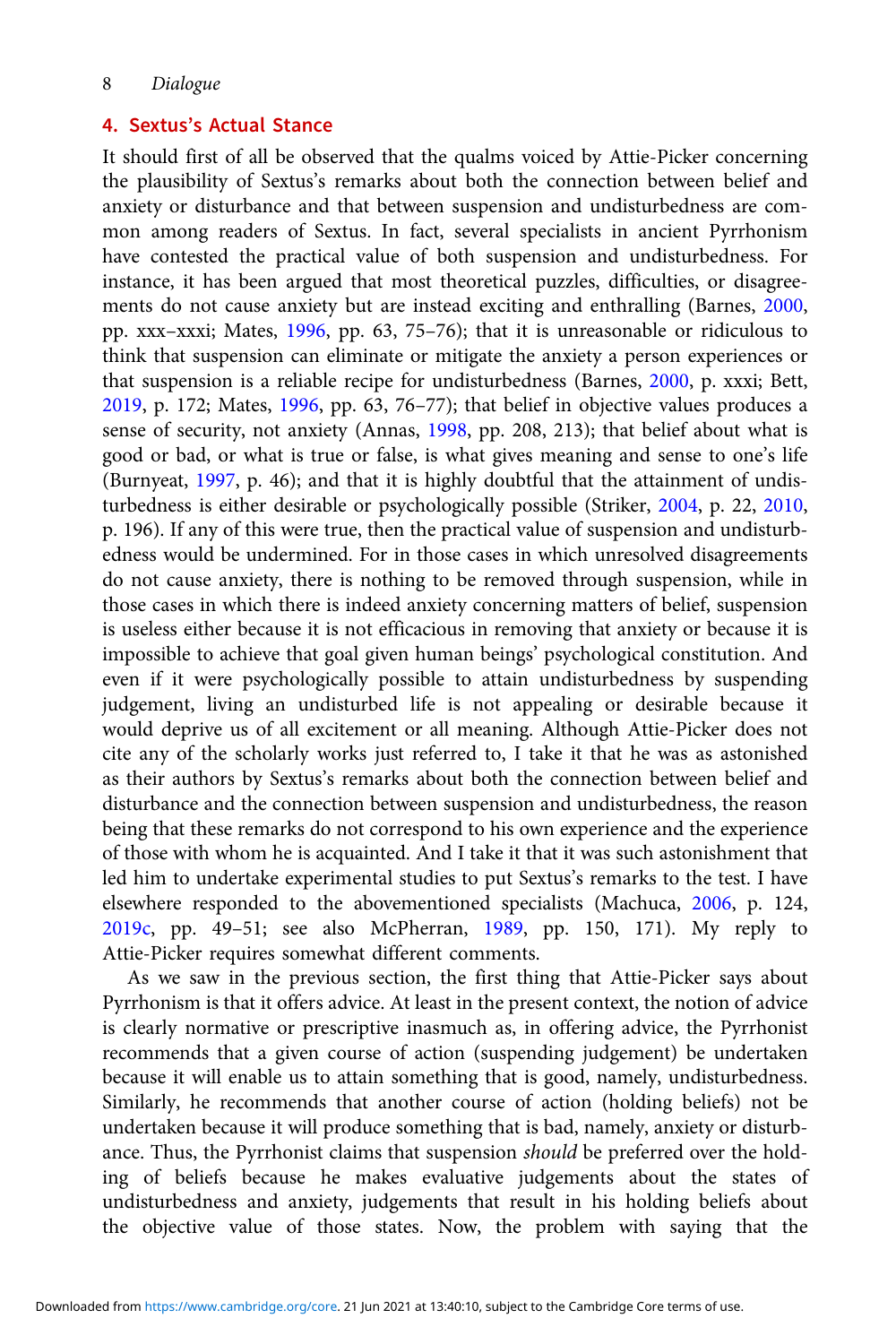Pyrrhonist offers advice is that he does not make normative claims because he refrains from making any kind of evaluative judgement. For this reason, it is a flagrant mistake to say that the Pyrrhonist does not suspend judgement about whether undisturbedness and happiness are good or that he does not question their value. If he did hold beliefs about the value of undisturbedness and happiness, he would be holding the very same kind of evaluative belief that is held by dogmatists and that has so far been followed by mental disturbance. Note that this last remark is not to be understood as expressing a belief about the causal connection between belief and disturbance: pace Attie-Picker, the Pyrrhonist refrains from endorsing any theory whatsoever, and from making any assertion, about whether belief invariably causes anxiety. He likewise refrains from maintaining that there is a causal relationship between suspension and undisturbedness, or that the former invariably brings about the latter. The Pyrrhonist limits himself to reporting on what he has so far observed and abstains from making any claim that goes beyond the realm of his own appearances. The image of a shadow following a body (PH I 29) can indeed be understood as indicating an invariable connection between suspension and undisturbedness inasmuch as a shadow always and necessarily follows a body when the body blocks light. But note that, to compare the way undisturbedness follows the person who suspends judgement with the way a shadow follows a body, Sextus employs the verb παρακολουθεῖν (PH I 29, also 26), which not merely means 'to follow,' but 'to follow closely.' By my lights, this indicates that Sextus wants to lay emphasis on the fact that there is a *close* connection between suspension and undisturbedness as there is between a body and its shadow, rather than to express the belief that suspension invariably causes undisturbedness. More precisely, his intention is to indicate that at least up to now the Pyrrhonist's suspension has been closely accompanied by undisturbedness (cf. Machuca, [2006,](#page-14-0) p. 116). In sum, while Attie-Picker's account of Sextus's stance ascribes to the Pyrrhonist a number of beliefs or assertions about the nature of things or the causal connection between certain mental states, the Pyrrhonist actually suspends those beliefs and refrains from making those assertions.<sup>7</sup> If that is so, then the experimental studies that, according to Attie-Picker, provide evidence that such beliefs and assertions are false or unjustified do nothing to undermine the Pyrrhonist's stance.

With regard to undisturbedness, it should also be observed that, contrary to what Attie-Picker maintains in his reply to the second of the two objections he considers, Sextus neither regards the goal of undisturbedness as fixed nor believes that one cannot question the claim that undisturbedness is the goal of human life. As I have argued elsewhere (Machuca, [2006,](#page-14-0) [2020\)](#page-14-0), in four passages Sextus makes it clear that neither the pursuit nor the attainment of undisturbedness are essential to Pyrrhonism (PH I 12, 25, 232, and AM I 6). Since this is not the place to examine

 $7$  There is among interpreters a vigorous debate about the scope of Pyrrhonian suspension, namely, whether it is limited to theoretical or philosophico-scientific beliefs or else encompasses also ordinary or everyday beliefs (see especially the five essays collected in Burnyeat & Frede, [1997](#page-14-0)). I side with those who take Pyrrhonian suspension to be all-embracing. But even if one accepts the view that it is limited to theoretical beliefs, these are the kind of beliefs that Attie-Picker ascribes to the Pyrrhonist, and so even those interpreters who defend that view will oppose Attie-Picker's description of the Pyrrhonian stance.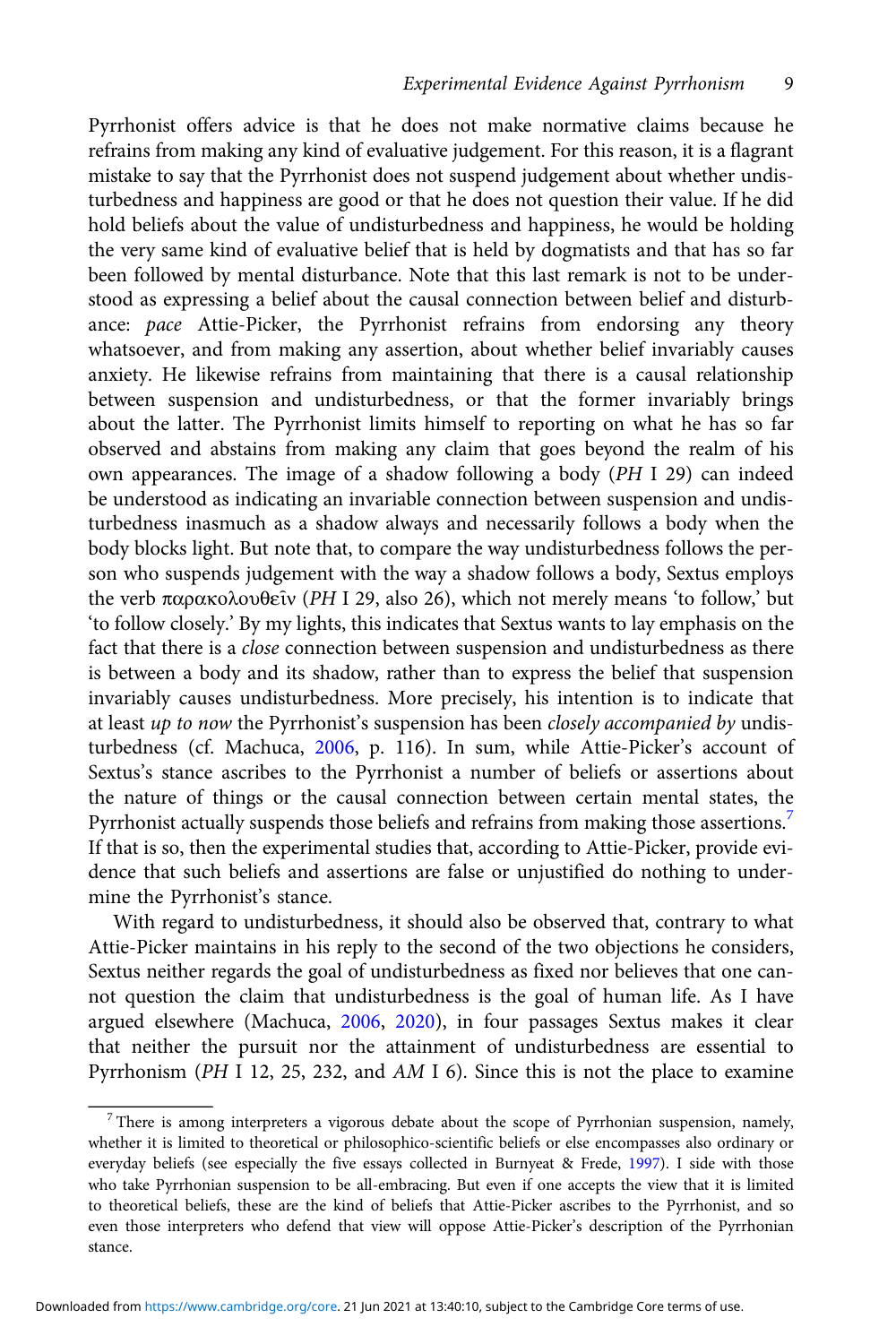all of these passages, let me briefly focus on one of them. At PH I 25, Sextus tells us: "We say up to now that the sceptic's aim is undisturbedness in matters of opinion and moderation of affection in things unavoidable." The reason that the sceptic says up to now that part of his aim is undisturbedness in matters of opinion is that this mental state has thus far appeared to him to be so, and that he does not rule out the possibility that he might say otherwise in the future because things might appear differently to him in the future. Up to now, the sceptic has desired to attain undisturbedness, and so has searched for it, but he does not exclude the possibility that, in the future, he might pursue a different aim. Sextus is therefore recognizing that undisturbedness might cease to appear to the sceptic as a state of mind worth experiencing. If this interpretation is correct, then the sceptic refrains from endorsing the view that undisturbedness is the fixed goal of human life.

If the Pyrrhonist suspends judgement about the objective value of undisturbedness and does not consider it to be essential to his stance, then a problem seems to arise: as Attie-Picker remarks, the Pyrrhonist would lack a reason to (continue to) produce oppositions between claims or arguments. But this problem is merely apparent. Note, first, that if the Pyrrhonist's pursuit of undisturbedness is to be explained as a mere preference shaped by circumstantial factors such as his socio-cultural milieu rather than as the result of his believing that it is objectively good, that would be enough reason for him to continue to produce the above oppositions with the nondoxastic expectation that what has happened until now might continue to happen in the future. Second, the Pyrrhonist has an interest in the inquiry into truth that is independent of his interest in undisturbedness (Machuca, [2011b](#page-14-0), pp. 252–253, [2013](#page-14-0), Section 2, [2019a](#page-14-0), pp. 208–218; Perin, [2010,](#page-14-0) Chapter 1). His main way of undertaking his philosophical inquiries is by producing oppositions among claims or arguments with the aim of assessing their epistemic credentials. Thus, even if he abandoned his desire for undisturbedness, he would still have a reason for producing such oppositions. It is therefore not the case, pace Attie-Picker, that the sceptic's "whole project would not have been possible if the initial discovery had not produced tranquility" (Attie-Picker, [2020,](#page-14-0) p. 119).<sup>8</sup>

The previous remark brings me to Attie-Picker's reply to the first of the two objections he considers, a reply that calls for several comments. To begin with, the view that the attainment of undisturbedness does not require suspending judgement across the board was already defended by Jonathan Barnes ([1990\)](#page-14-0) — whom, incidentally, Attie-Picker does not cite. According to Barnes: "A man who suffers only mildly from ταραχή may be a perfect Pyrrhonist; for he may achieve complete ἀταραξία by exercising his δύναμις and reaching ἐποχή in a very modest way. Others, who find the whole of life a sea of troubles, will not be set at rest until they have achieved universal ἐποχή" (Barnes, [1990](#page-14-0), p. 2691). Even though as a sceptic Sextus does not rule out the possibility that others will attain undisturbedness by suspending judgement only about some beliefs, given his past experience it appears to him that

<sup>&</sup>lt;sup>8</sup> As we saw in the previous section, where I cited the longer passage to which this quote belongs, Attie-Picker states that the discovery in question is that suspension is followed by undisturbedness. But it is nonsensical to say that the Pyrrhonist becomes undisturbed by discovering that he became undisturbed after suspending judgement.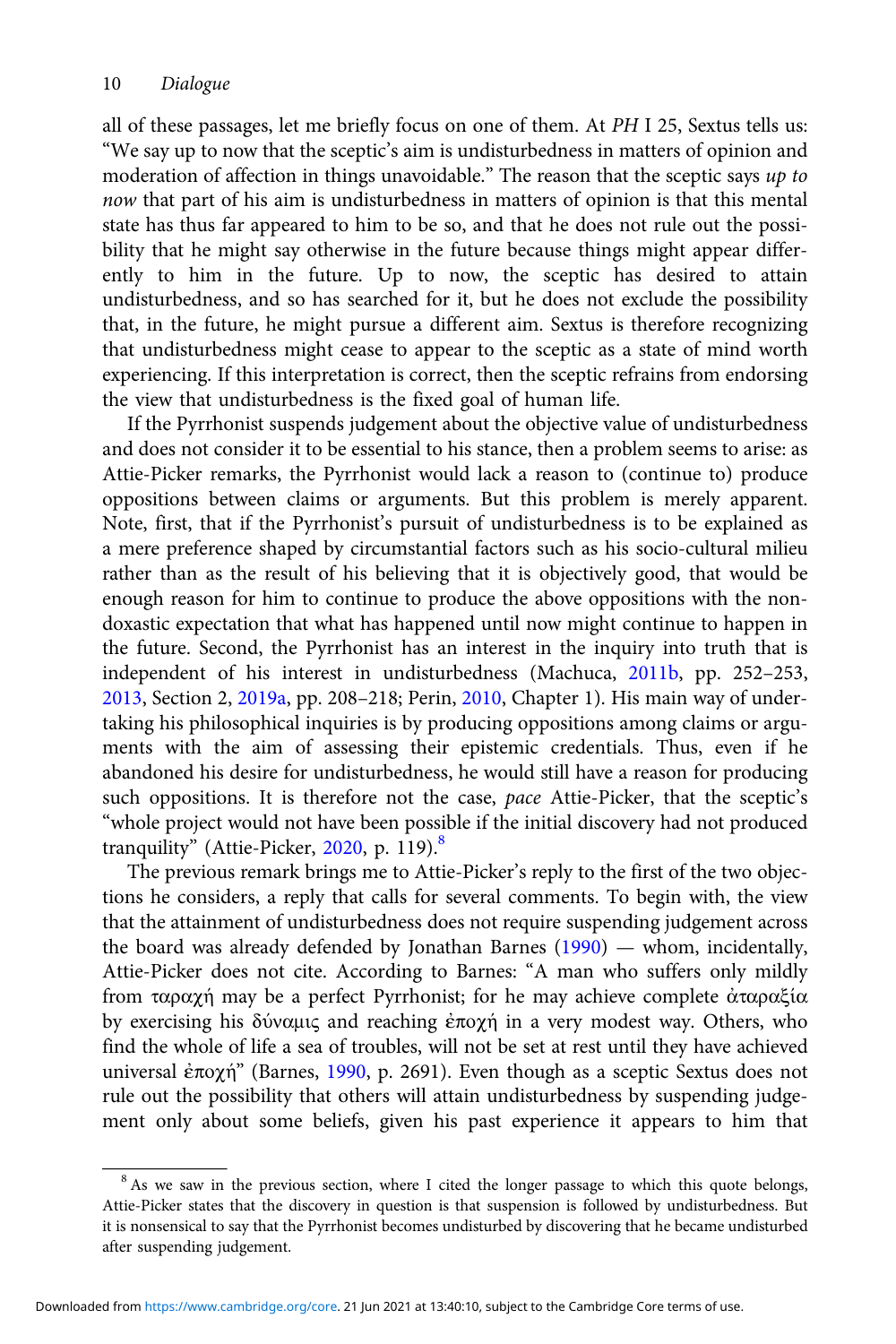undisturbedness will be attained only when judgement is suspended across the board. As we saw in Section 2, he explicitly remarks that unperturbedness supervenes upon suspension of judgement about all things (ἐποχή περὶ πάντων) (PH I 31, 205, AD V 144; cf. AD V 160, 168). I take this to mean that attainment of undisturbedness has at least thus far occurred only when the Pyrrhonist has suspended judgement about all the matters into which he has inquired. Of course, all the matters into which he has so far inquired are not all the matters into which he may inquire. But it is plain that the sceptic did not become undisturbed the first time he suspended judgement about a particular problem. Moreover, to the best of my knowledge, nowhere does Sextus explicitly endorse the view that undisturbedness follows from gradual changes in belief. Why did the sceptic not attain undisturbedness after the first time he suspended judgement about a particular issue? The reason seems to be that he still held evaluative beliefs — including the belief that discovering the truth about the matters under investigation is of objective value — and that it is the holding of evaluative beliefs that is the ultimate source of doxastic disturbance (Machuca, [2019b](#page-14-0)). If this is so, then, first, there is indeed a crucial difference between the participants in Attie-Picker's experimental studies and the sceptics: whereas the former still hold evaluative beliefs, the latter hold no evaluative beliefs whatsoever — not even, as argued above, about undisturbedness and happiness. Second, Sextus should have said that undisturbedness follows upon suspension about all evaluative matters rather than about all matters tout court. Let me explain. The sceptic does suspend judgement about all the matters he has so far investigated — both evaluative and non-evaluative — because the conflicting views on those matters strike him as equally persuasive or credible. But if my interpretation is on the right track, then the sceptic could attain undisturbedness if he suspended judgement about all evaluative matters while holding beliefs about non-evaluative matters. In that case, he would of course cease to be a sceptic, but he could still become undisturbed (for a detailed discussion of this issue, see Machuca, [2019b,](#page-14-0) pp. 207–209, 212).

Given that Attie-Picker mentions PH III 280 in support of his view that the sceptic attainted undisturbedness after the first time he suspended judgement about a particular matter, let me say something about this passage. When Sextus remarks that the sceptical doctor cures his dogmatic patients' conceit and rashness as far as he can, he is not referring to the number of beliefs about which he or his patients suspend judgement. Rather, he is expressing the sceptic's characteristic humility and caution: he refrains from affirming that his argumentative therapy has worked on every occasion and from assuring us that it will be efficacious in every, or even any, future patient afflicted by conceit and rashness. Sextus recognizes that the sceptic's arguments have failed, and will perhaps fail, to induce certain people to abandon their beliefs and suspend judgement; he does not even believe (or disbelieve) that there is always an argument that is capable of inducing suspension (Machuca, [2009](#page-14-0), pp. 107–108, [2019a](#page-14-0), pp. 204–205). Now, given Sextus's caution regarding what might or might not happen in the future, I disagree both with Attie-Picker's claim that the sceptic makes empirical predictions and with his claim that the sceptic has devised a system that enables him to consistently attain undisturbedness. The sceptic expects that one event will follow another, but this is merely a non-doxastic expectation that is triggered by the memory of his past experience, in much the same way as the observation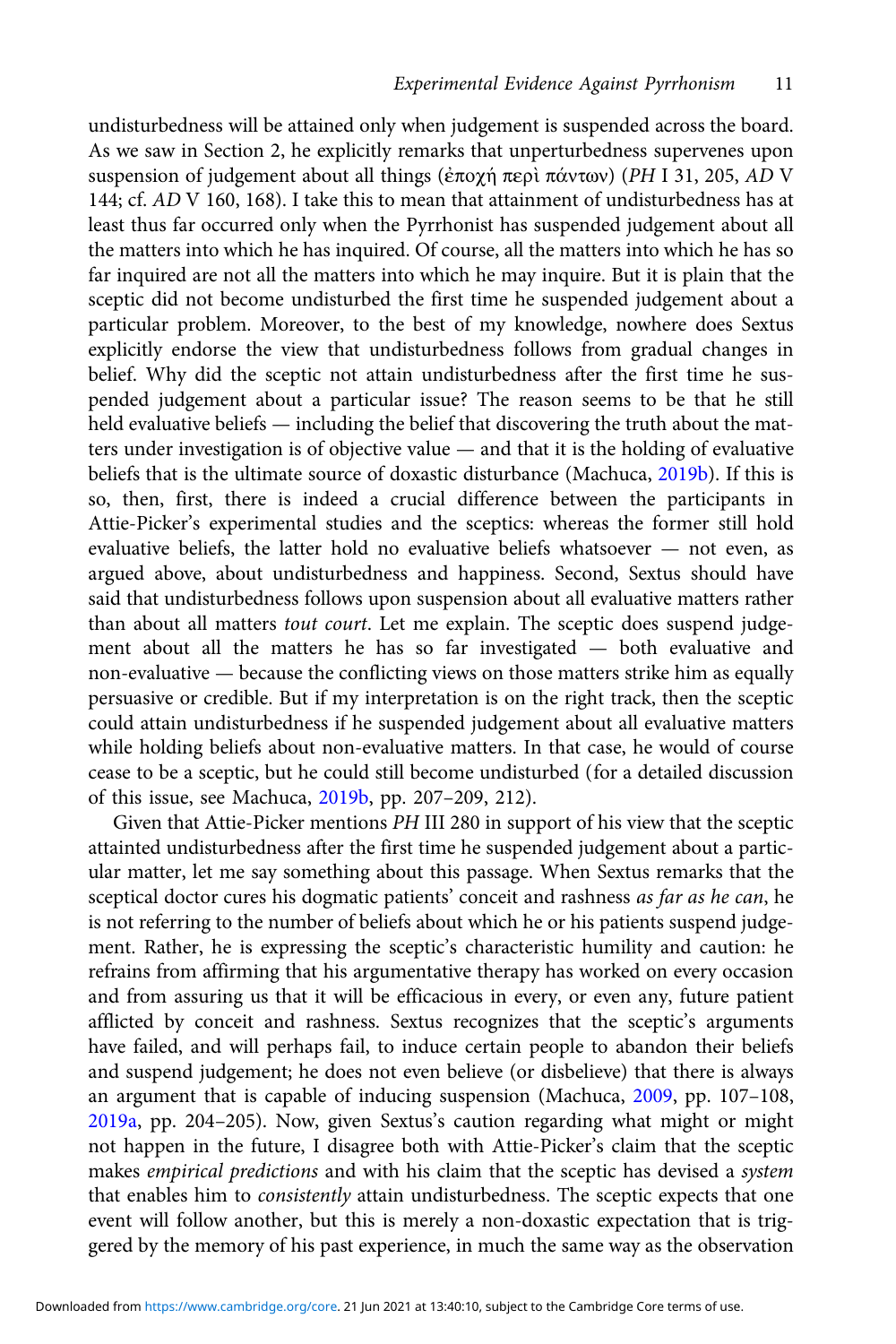of smoke, in conjunction with the past observation of smoke and fire together, immediately brings to mind the idea of fire (PH II 101–102, AD II 152, 157).

If my interpretation of Sextus's Pyrrhonism is on the right track, then he does not propose any thesis that describes a fact about human psychology that he has accidentally discovered. If he did, then his philosophical inquiries would have enabled him to find (even if by chance) an important truth. But he explicitly remarks that, while the dogmatists claim to have discovered the truth about the matters under investigation, the sceptics continue to inquire because they have not yet found any answers (PH I 1– 3, II 11). Hence, when Sextus talks about the connection between suspension and undisturbedness as well as that between belief and disturbance, he is not to be interpreted as proposing a theory about human psychology, but as providing information about his own personal experience or as making autobiographical remarks.

It is important to emphasize that, if Sextus made all the sorts of claims or assertions that Attie-Picker ascribes to him, he would be a sitting duck for his dogmatic rivals, who would at once accuse him of blatant inconsistency: he would be making the very same sort of claim or assertion about how things really that is the target of his Pyrrhonian onslaught. Sextus explicitly and repeatedly points out that the sceptic refrains from making assertions about, e.g., the external objects, the matters under investigation, or the sceptical phrases, limiting himself instead to reporting on what appears to him at the moment (e.g., PH I 4, 15, 35, 191, 195–196, 200, 206; AD II 474). So unless we take Sextus and his fellow Pyrrhonists to be but the most simple-minded philosophers — despite having devised sophisticated argumentative weapons that still today are taken to pose serious epistemological challenges that deserve in-depth analysis — one had better ask oneself if one has not made a gross mistake in one's interpretation of their sceptical stance.

I have not attempted to discredit the results of the experimental research conducted by Attie-Picker and others, but only to make the case that the experimental studies in question do not pose a rebutting defeater for Sextus's Pyrrhonism for the simple reason that he does not make the kind of claims or assertions that Attie-Picker purports to rebut on the basis of those studies.<sup>9</sup> It should then be

<sup>9</sup> It is worth noting here that the Pyrrhonian sceptic that Nichols, Stich, and Weinberg [\(2003\)](#page-14-0) have in mind is also a straw man. They contend that, contrary to what some epistemologists believe, the intuitions underlying the arguments for Cartesian scepticism are not universal inasmuch as experimental evidence suggests that "many of the intuitions epistemologists invoke vary with the cultural background, socioeconomic status, and educational background of the person offering the intuition" (Nichols et al., [2003,](#page-14-0) p. 227), and that "the appeal of skeptical arguments is culturally local and that this fact justifies a kind of 'meta-skepticism' since it suggests that crucial premises in the arguments for skepticism are not to be trusted" (Nichols et al., [2003,](#page-14-0) p. 228). Even though they limit their inquiry to Cartesian scepticism, they observe that the principles underlying the Pyrrhonist's Agrippan trilemma too are supported by intuitions, and that something similar to the argument they put forward against Cartesian scepticism "might at some later date find a Pyrrhonian target" (Nichols et al., [2003,](#page-14-0) pp. 246–247 n. 4). It should be noted both that the Pyrrhonist would not deny that the trilemma works only within a certain conception of knowledge and justification, and that his arguments are at least to a large extent parasitic on the philosophical doctrines of those against whom he argues. The trilemma's reliance on certain epistemological presuppositions would represent a problem only for those who embrace such presuppositions and who believe that the trilemma poses an insurmountable conundrum for any rational being. By contrast, the Pyrrhonist is not committed to those theoretical presuppositions or to the soundness of the trilemma (Machuca, [2015,](#page-14-0) Section IV).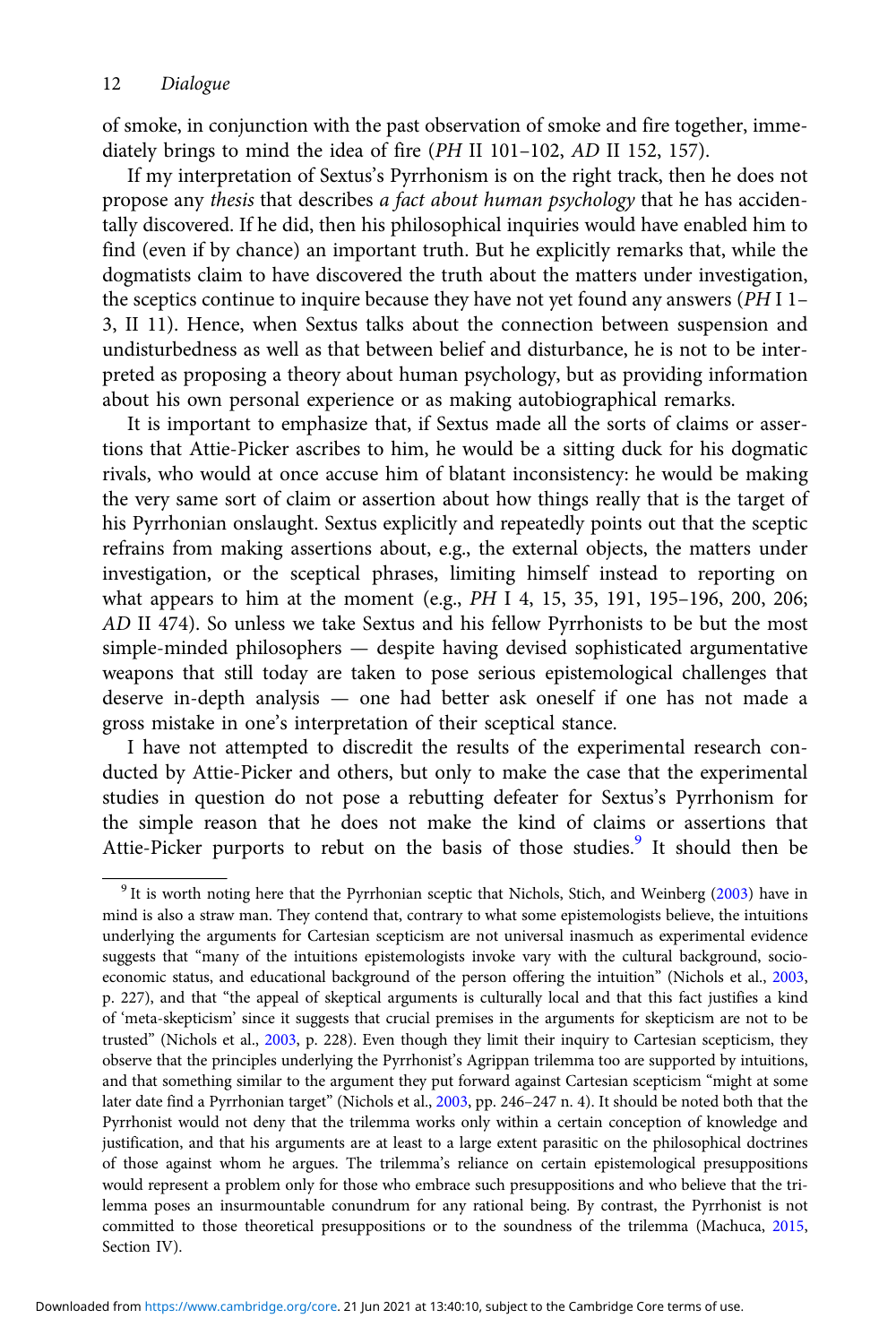clear that the considerations I have made in defence of Sextus are not meant to deny that most people do not, or would not, find solace in the sceptic's suspension of judgement. I myself, despite being sympathetic to Pyrrhonism, find the possibility of becoming undisturbed by suspending judgement as incompatible with my temperament and life experience. However, this does not lead me to affirm that Sextus's remarks about his own and others' experience are insincere or false, the reason being that I am extremely cautious about discarding someone's report on his own experience because it is entirely different from my own or from that of the people I know. Whether a person is disturbed by his holding evaluative beliefs or whether he is able to become undisturbed by suspending judgement seems to depend on his own psychological makeup and personal history. In fact, there are people who claim to have found in Pyrrhonism some sort of mental tranquility. A scholar once told me that the reading of Sextus's writings prompted the experience of "being blissful" in much the same way as did the reading of certain Buddhist texts. Another scholar explained to me that, when he first saw the Ten Oxherding Pictures from the Buddhist tradition, he was moved in a way he could not put into words, and that Pyrrhonism later provided him with those words. Moreover, I was recently contacted by a person who created "The Modern Pyrrhonism Movement" and who wrote a non-academic book on Pyrrhonism in which he explains how modern readers can apply the Pyrrhonian practice — which he regards as strikingly similar to the Buddhist practice — to everyday life to achieve inner peace. Even though all these reported practical benefits of Pyrrhonism are entirely foreign to me, I refrain from affirming that those who claim to enjoy them are disingenuous or confused. Pyrrhonism may or may not work for you as a means to deal with mental anxiety, so the only thing you can do, if you are curious enough, is try and see.

Before concluding, let me consider the following objection. At AD V 140, Sextus remarks that it is possible to avoid disturbance by teaching that nothing is by nature good or bad, and that since this teaching is peculiar to scepticism, "it belongs to scepticism to procure the happy life." If Sextus does argue that scepticism is uniquely suited to achieve the undisturbed and happy life, then evidence about its efficacy in bringing about such a life is indeed relevant, and it is precisely such evidence that is provided by the experiments reviewed by Attie-Picker. I will set aside here the problem posed by the fact that claiming that the sceptic teaches that nothing is by nature good or bad is at variance with his professed suspension of judgement because it is not relevant to the purposes of the present article.<sup>10</sup> Regarding the question of whether scepticism is an efficacious means to attain undisturbedness and happiness, I think that Sextus's remarks expounded in Section 2 should be understood both as a non-committal report of his own experience and as a dialectical manoeuvre. First, it appears to him that up to this point scepticism has made it possible for him and others to attain undisturbedness, and that becoming undisturbed is central to being happy. But Sextus does not — and this point is crucial — use his own

 $10$  There is a scholarly debate about whether the sceptical stance expounded in AD V is different from that expounded in PH (see, e.g., Bett, [1997;](#page-14-0) Machuca, [2011a](#page-14-0)). The main point of contention is precisely whether in AD V the sceptic does not suspend judgement about whether anything is good or bad by nature, but rather denies that anything is such.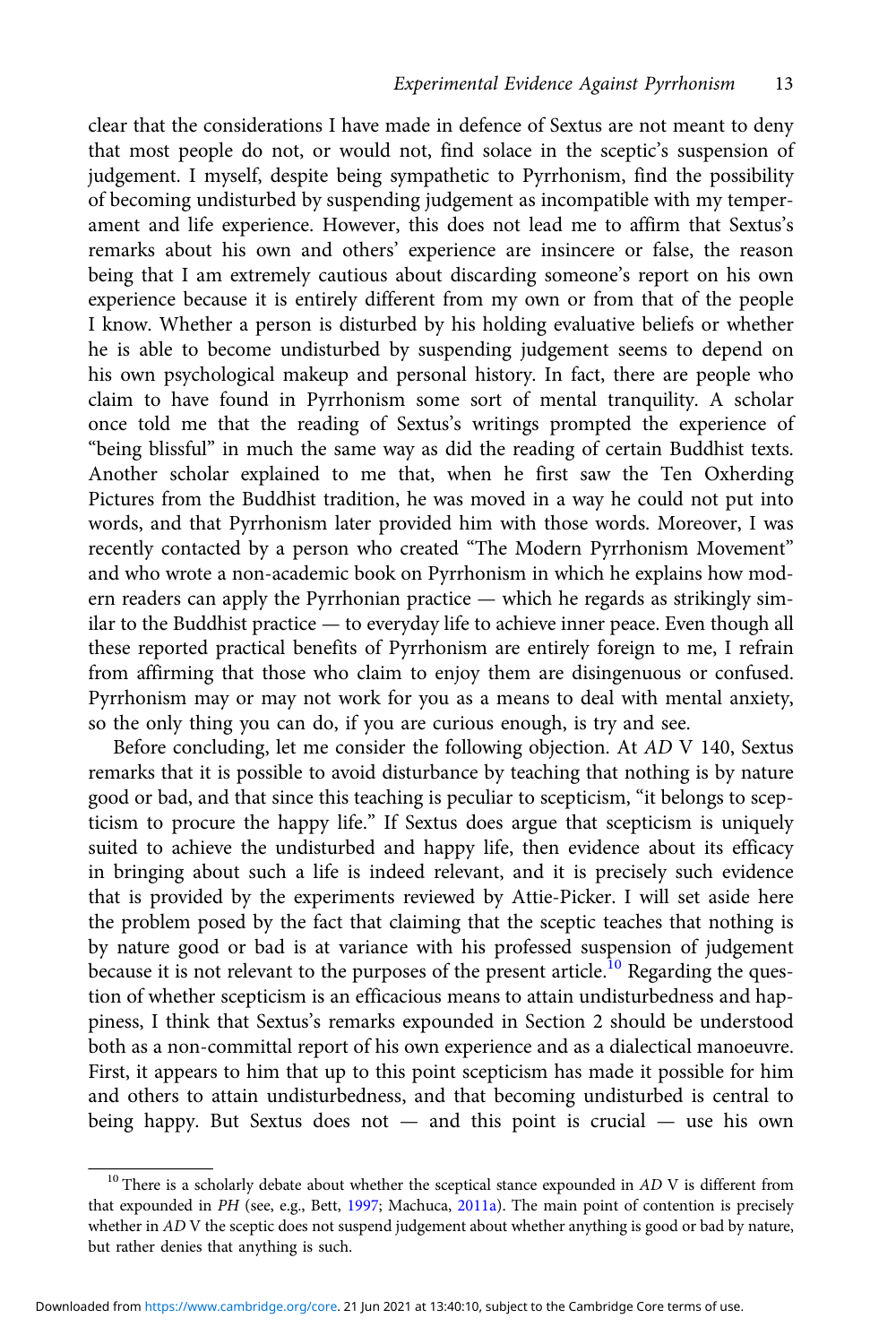experience as the basis on which he asserts that scepticism is the only way to secure an undisturbed and happy life. Second, two of his main dogmatic rivals, namely, the Stoics and the Epicureans, regarded undisturbedness as the principal component of happiness, or at least as an important component thereof (Bett, [1997](#page-14-0), p. 144; McPherran, [1989](#page-14-0), p. 138; Striker, [1996](#page-15-0), pp. 185–188). Sextus may then be putting forward a dialectical argument with the aim of countering his rivals' arguments to the effect that only by endorsing certain philosophical tenets can one achieve undisturbedness and happiness. In light of these two points, one may say that Sextus does not actually assert that scepticism is the only efficacious strategy  $-$  or at least one efficacious strategy — for securing undisturbedness and happiness. It could be argued, though, that even if we regard Sextus's remark that Pyrrhonism makes it possible to lead an undisturbed and happy life as a mere report of his own appearances, what matters here is not whether he would be refuted by the experimental evidence presented by Attie-Picker — given that one cannot refute someone who does not make assertions — but whether we should take his appearances seriously as guides to the way we should live. Gathering evidence that Sextus's experience is not representative — inasmuch as many do not share it — is relevant in deciding whether we should follow his way of life. I agree that the experimental evidence in question might be useful to those who are considering whether the sceptical stance might help them alleviate the distress they are suffering. But we must bear in mind a point I made at the beginning of the present section: when reporting on his own past experience, Sextus is not making normative claims, i.e., he is not telling us how we should live or that we should follow his way of life. Rather, he is merely issuing autobiographical reports of how he is affected for his readers to consider. For this reason, providing evidence that others do not think they should adopt the sceptical approach does not represent a real challenge to him.<sup>11</sup>

# 5. Concluding Remarks

It goes without saying that, when attempting to refute a philosopher's stance, one had better do one's best not to distort it. Otherwise, one ends up arguing against a straw man. In this article, I have argued that this is what happens with Attie-Picker's attempt at rebutting Sextus's remarks about both the connection between belief and anxiety and the connection between suspension and undisturbedness. For Sextus does not hold beliefs or make assertions about the objective value of undisturbedness and happiness, or about the causal relationship between suspension and

<sup>&</sup>lt;sup>11</sup> The same misunderstanding of Sextus's stance shown by Attie-Picker is found in Dimech [\(forthcoming](#page-14-0)), who offers reasons against the interpretation of Hume as a Pyrrhonian sceptic. The main reason is Hume's critique of the connection between suspension and undisturbedness, a critique that Dimech finds persuasive and of philosophical value. For Hume shows, according to Dimech, that Sextus's "view" that across-the-board suspension is "the unique path to tranquillity" is mistaken inasmuch as such a state of suspension can only lead to "a miserable existence," does not have "pleasant psychological effects," and undermine our "basic psychological stability." Incidentally, Dimech also ascribes to Sextus the view that "we can never hold one particular belief or appearance to be more veridical than not" and the view that the Pyrrhonist shuns or condemns "all 'philosophical investigations' into the true natures of things." However, as noted above, the Pyrrhonist is engaged in philosophical inquiry into truth and, given his open-mindedness, he does not rule out the possibility of eventually discovering that a given belief or appearance is to be preferred to others as more veridical.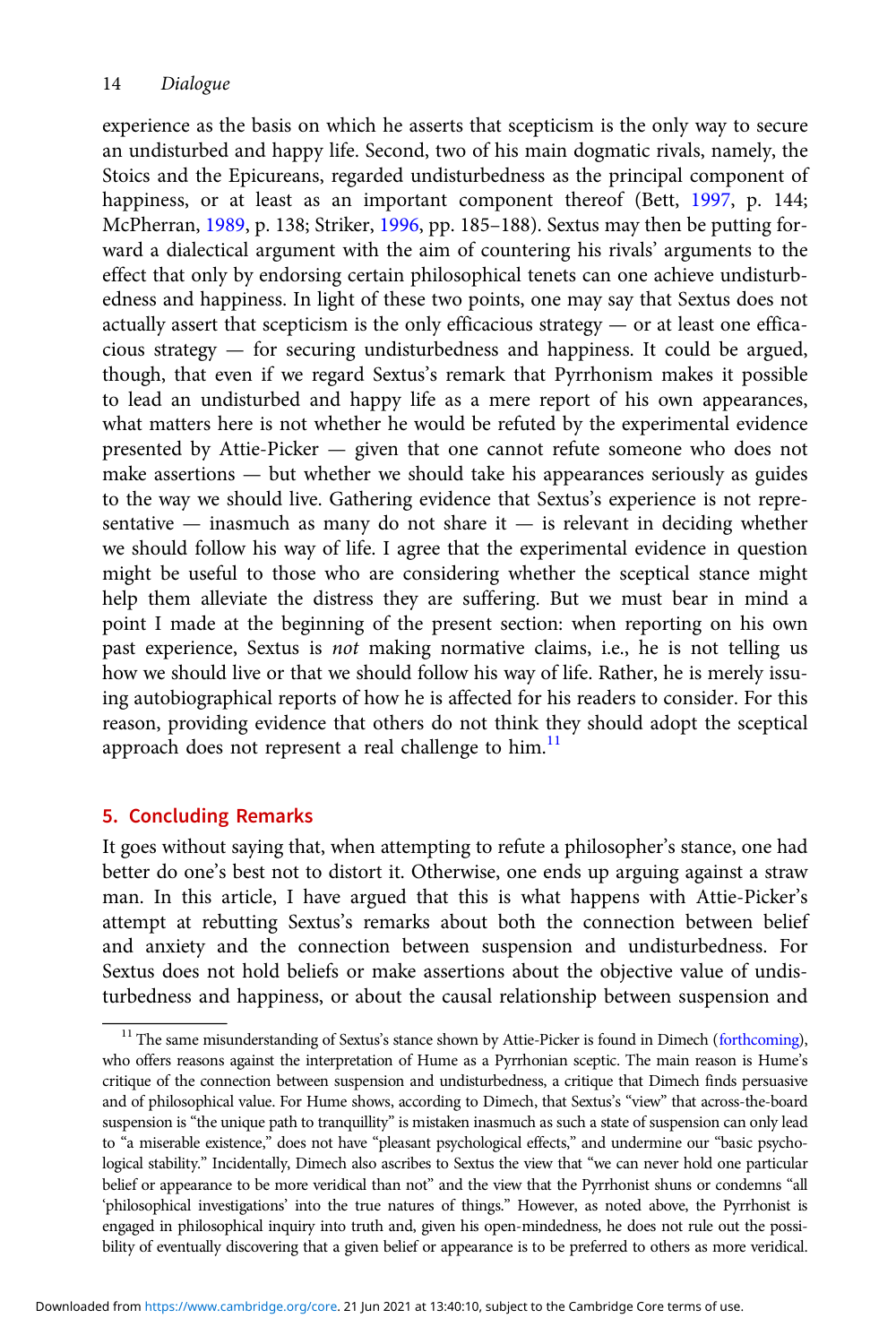<span id="page-14-0"></span>undisturbedness or between belief and anxiety. Neither does he propose a theory about the human mind, make predictions about his argumentative therapy, or tell us how we should live. If Sextus had done any of that, then the results of the experimental studies appealed to by Attie-Picker might be taken to provide a rebutting defeater for Pyrrhonism. But Sextus only limits himself instead to reporting on his own, and others', experience, which seems to be also that of a number of present-day individuals who have found in the Pyrrhonian stance an efficacious way of coping with their own anxiety.

Acknowledgements. I am grateful to two anonymous reviewers for their comments on a previous version of this article, and to Jill Flohil for her careful copyediting.

#### References

- Annas, J. (1998). Doing without objective values: Ancient and modern strategies. In S. Everson (Ed.), Companions to Ancient thought IV: Ethics (pp. 193–220). Cambridge University Press.
- Attie-Picker, M. (2020). Does skepticism lead to tranquillity? Exploring a Pyrrhonian theme. In T. Lombrozo, J. Knobe, & S. Nichols (Eds.), Oxford studies in experimental philosophy Volume 3 (pp. 97–125). Oxford University Press.
- Barnes, J. (1990). Pyrrhonism, belief and causation: Observations on the scepticism of Sextus Empiricus. In W. Haase (Ed.), Aufstieg und Niedergang der römischen Welt II 36.4 (pp. 2608–2695). De Gruyter.
- Barnes, J. (2000). Introduction. In J. Annas & J. Barnes (Trans.), Sextus Empiricus: Outlines of scepticism, 2<sup>nd</sup> edition (pp. xi-xxxi). Cambridge University Press.
- Bett, R. (Trans.). (1997). Sextus Empiricus: Against the ethicists. Clarendon Press.
- Bett, R. (2019). Le scepticisme ancien est-il viable aujourd'hui? In D. Machuca & S. Marchand (Eds.), Les raisons du doute: études sur le scepticisme antique (pp. 153–177). Classiques Garnier.
- Burnyeat, M. (1997). Can the sceptic live his scepticism? In M. Burnyeat & M. Frede (Eds.), The original sceptics: A controversy (pp. 25–57). Hackett.
- Burnyeat, M., & Frede, M. (Eds.). (1997). The original sceptics: A controversy. Hackett.
- Dimech, D. K. Forthcoming. Hume is the enemy of Pyrrho. Philosophy. [https://doi.org/10.1017/](https://doi.org/10.1017/S0031819121000188) [S0031819121000188](https://doi.org/10.1017/S0031819121000188)
- Machuca, D. (2006). The Pyrrhonist's ἀταραξία and wιλανθρωπία. Ancient Philosophy, 26(1), 111–139.
- Machuca, D. (2009). Argumentative persuasiveness in ancient Pyrrhonism. Méthexis, 22, 101–126.
- Machuca, D. (2011a). Moderate ethical realism in Sextus' Against the Ethicists? In D. Machuca (Ed.), New essays on Ancient Pyrrhonism (pp. 143–178). Brill.
- Machuca, D. (2011b). Ancient skepticism: Pyrrhonism. Philosophy Compass, 6(4), 246–258.
- Machuca, D. (2013). Pyrrhonism, inquiry, and rationality. Elenchos, 34(1), 201–228.
- Machuca, D. (2015). Agrippan Pyrrhonism and the challenge of disagreement. Journal of Philosophical Research, 40, 23–39.
- Machuca, D. (2019a). Pyrrhonian argumentation: Therapy, dialectic, and inquiry. Apeiron, 52(2), 199–221.
- Machuca, D. (2019b). Sources of doxastic disturbance in Sextus Empiricus. Oxford Studies in Ancient Philosophy, 56, 193–214.
- Machuca, D. (2019c). Does Pyrrhonism have practical or epistemic value? In G. Veltri, R. Haliva, S. Schmid, & E. Spinelli (Eds.), Sceptical paths (pp. 43–66). De Gruyter.
- Machuca, D. (2020). Sextus on ataraxia revisited. Ancient Philosophy, 40(2), 435-452.
- Mates, B. (Trans.). (1996). The skeptic way: Sextus Empiricus's Outlines of Pyrrhonism. Oxford University Press.
- McPherran, M. (1989). Ataraxia and Eudaimonia in Ancient Pyrrhonism: Is the skeptic really happy? Proceedings of the Boston Area Colloquium in Ancient Philosophy, 5(1), 135–171.
- Nichols, S., Stich, S., & Weinberg, J. (2003). Meta-skepticism: Meditations in ethno-epistemology. In S. Luper (Ed.), The skeptics: Contemporary essays (pp. 227–247). Ashgate.
- Perin, C. (2010). The demands of reason: An essay on Pyrrhonian scepticism. Oxford University Press.